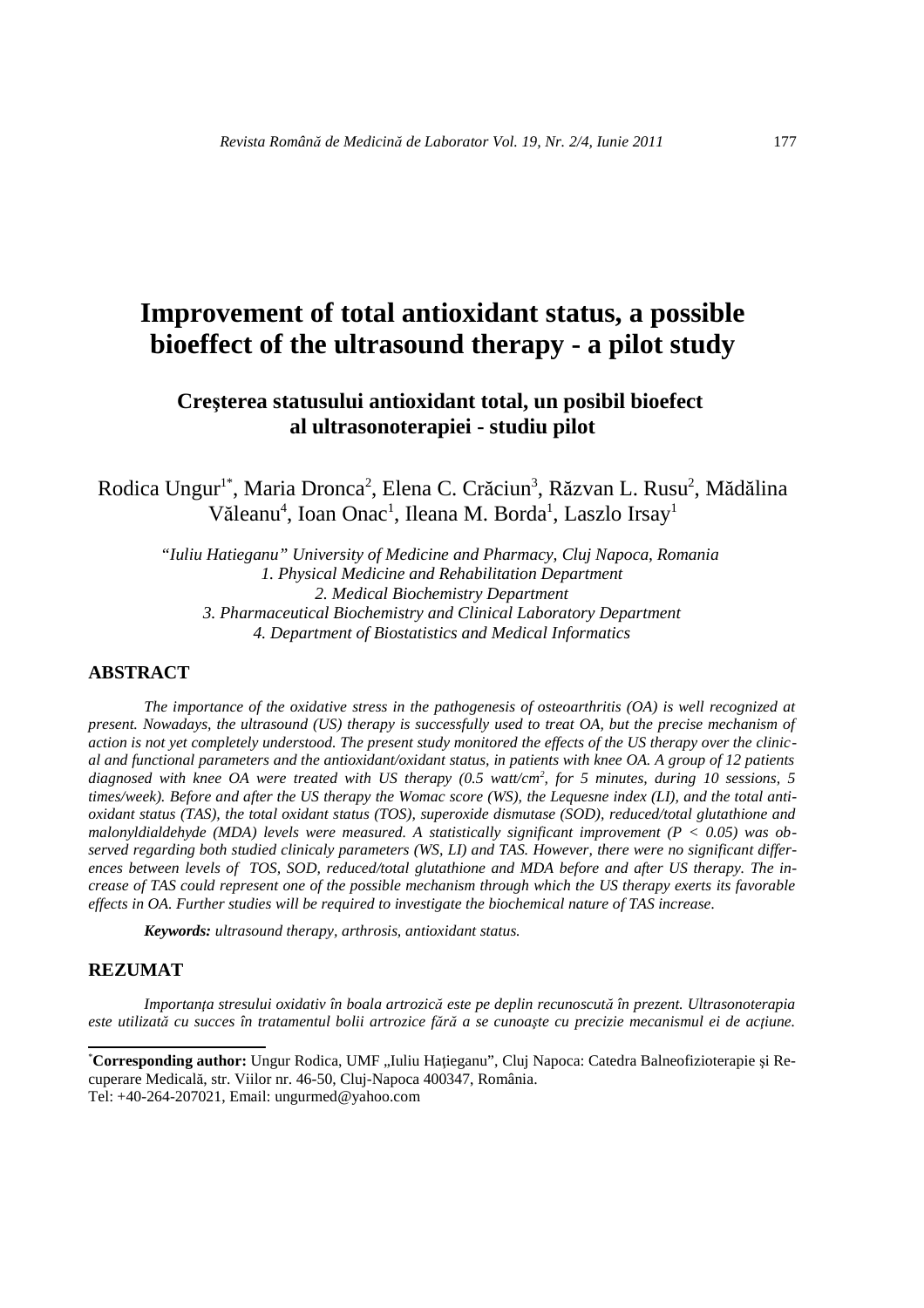*Studiul de faţă a evaluat efectul ultrasonoterapiei asupra parametrilor clinico-funcţionali şi asupra statusului antioxidant/oxidant la pacienţii cu gonartroză. Un număr de 12 pacienţi diagnosticaţi cu gonartroză au fost*  supuși ultrasonoterapiei 0,5 watt/cm<sup>2</sup>, timp de 5 minute, 10 ședințe (5 expuneri/săptămână). Pacienții au fost *evaluaţi înainte de tratament şi la încheierea acestuia prin determinarea scorului Womac (WS), indicelui Lequesne (LI) precum şi prin măsurarea statusului antioxidant total (TAS), statusului oxidant total (TOS), superoxid dismutazei (SOD), raportului glutation redus/glutation total si malondialdehidei (MDA). A fost observată o îmbunătăţire semnificativă statistic (p < 0,05) a parametrilor clinici (WS, LI) şi TAS. În schimb, nu s-au întregistrat modificari semnificative statistic ale TOS, SOD, glutation redus/glutation total şi MDA în urma ultrasonoterapiei. Creşterea TAS poate reprezenta unul din mecanismele prin care ultrasonoterapia îşi exercită efectele favorabile în tratamentul bolii artrozice. Sunt necesare noi determinări pentru a investiga bazele biochimice ale creşterii TAS.*

*Cuvinte-cheie: ultrasonoterapie, artroză, status antioxidant.*

#### **Introduction**

Osteoarthritis (OA) is one of the most common chronic diseases and a major cause of joint disability in elderly population (1). It affects all joint tissues, but cartilage degradation is the most important phenomenon.

Chondrocytes play a key role in cartilage degradation by releasing metalloproteinases and reactive oxygen species (ROS). The main ROS produced by chondrocytes are the nitric oxide (NO) and the superoxide anion  $(O_2)$ ; hat both generate secondary radicals. The O<sub>2</sub> and NO production are stimulated by many factors, such as interleukin (IL) β and tumor necrosis factor (TNF)-α (1). Chondrocytes have a variety of antioxidant defense mechanisms. These include a well-coordinated enzymatic antioxidant system, essentially formed by superoxide dismutases (SODs), catalase (CAT) and glutathione peroxidase (GPX). Oxidative stress results when the amount of ROS exceeds the antioxidant capacity of the cells. Ultrasound may possess significant healing benefits useful for the OA management, by facilitating the protein synthesis and the angiogenesis, and by promoting orderly collagen deposition and inflammation resolution (2).

Recently, it has been admitted that ultrasounds are able to increase the type II collagen synthesis in joint cartilage, possibly via the activation of chondrocytes and induction of type II collagen mRNA expression (3) and to stimulate the *in vitro*  cartilage tissue repair; it was observed that chondrocytes previously treated with IL-1β have a diminished level of messenger RNA corresponding to matrix metalloproteinase (MMP)-1, but show an increased level of tumor growth factors (TGF)-β1 and -β3, and glycosaminoglycans (4). There are also studies showing the increased efficacy of hyaluronic acid in association with ultrasounds (5). Few studies though show contradictory results concerning the relationship between the ultrasounds and the oxidative stress. The studies performed in order to verify the ultrasounds effect on the oxidative stress (6), as well as the possibility of using the ultrasound-generated free radicals to influence the life span of certain cell populations, showed an increase in free radicals synthesis after ultrasounds exposure (7, 8). The studies on myocardial tissue injuries caused by the ischemia–reperfusion phenomenon, showed a decrease of the oxidative stress after ultrasounds exposure (9, 10). Up to now, no study has focused on ultrasound therapy and its effects on oxidative stress in OA.

Our research purpose was to evaluate the effects of the ultrasound (US) therapy over the clinical and functional parameters, and the antioxidant/oxidant status, in patients with knee OA.

#### **Patients and methods**

12 patients from the outpatient department of the Rehabilitation Hospital Cluj-Napoca were included in a pilot prospective cohort study (written informed consent was obtained from all subjects). The local ethics committee approved the study protocol.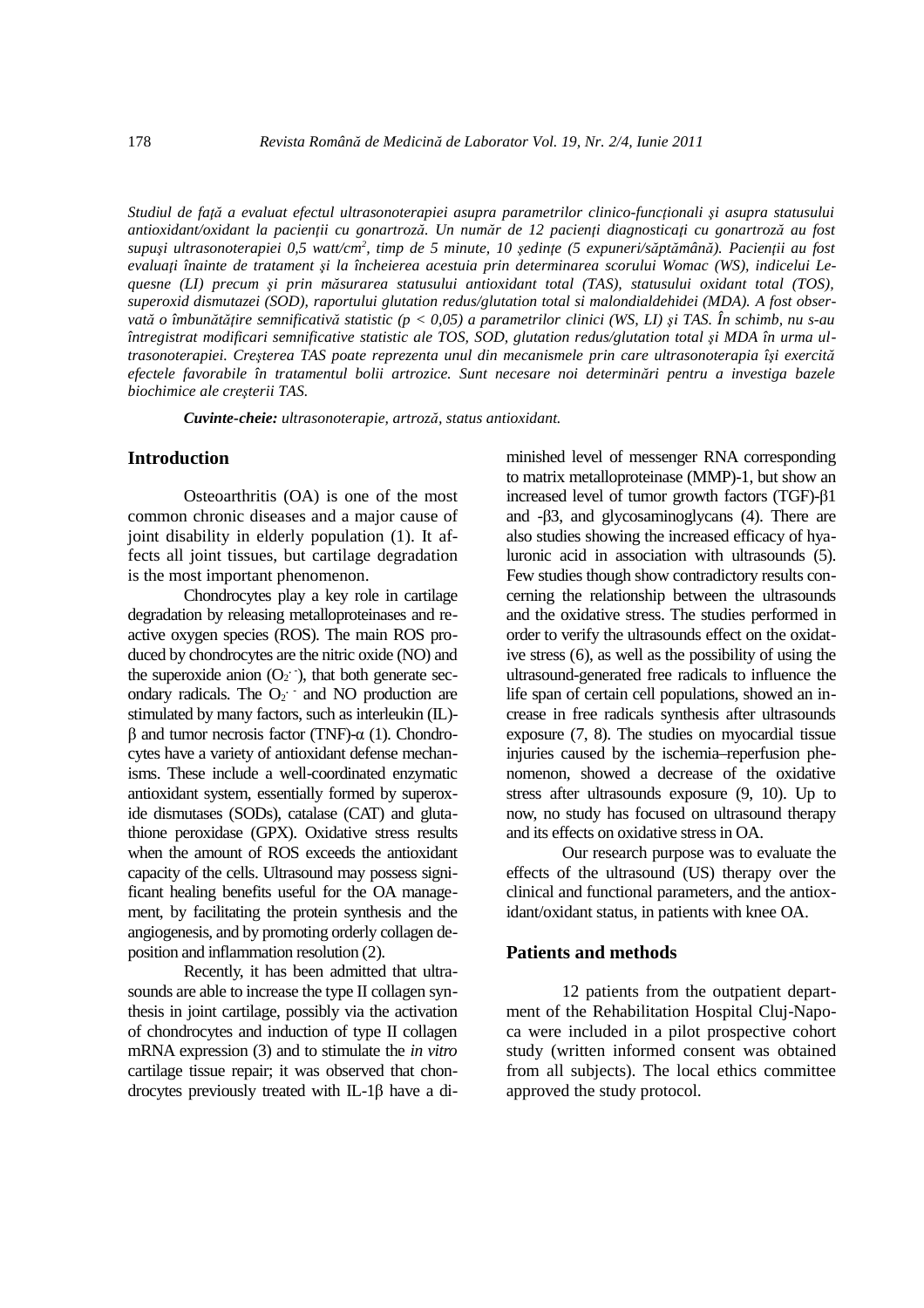*Inclusion criteria* were the following: age between 40 and 60, knee osteoarthritis on a frontal knee radiography (according to American College of Rheumatology criteria, stage 1 or 2 - modified Kellgren-Lawrence classification), normal erythrocyte sedimentation rate and C-reactive protein values, patient's ability to follow study instructions, no physiotherapy and no oxidative stress modifying treatments during the past 6 months.

*Exclusion criteria* were the following: smoking patients, chronic alcohol consumers, pregnant women, professional exposure to polluting factors or associated pathologies known to increase the oxidative stress and associated pathologies contraindicating ultrasound therapy.

*Interventions.* All subjects were treated with continuous ultrasonic waves (850±5% KHz) frequency and  $0.5 \text{ watt/cm}^2$ ) applied with a transducer which had an effective radiating area of 6.4 cm<sup>2</sup> (Misonic 12M, Misonix –Romania) on the OA knee for 5 minutes, in 10 sessions (5 times/week). US therapy was then applied using an aqueous gel as a coupling medium, by the same therapist stroking the applicator in circular movements. The transducer head was applied to the therapy region at right angles to ensure maximum absorption of the ultrasounds energy. The treatment area was 25 cm2 and extended to both patello-femoral and tibiofemoral borders of the target knee on both the lateral and medial margins, avoiding the patella.

Concomitant use of corticosteroids, chondro-protective agents, analgesics and nonsteroidal anti-inflammatory drugs, was not permitted throughout the study.

*Main outcome measures.* Before and after the US therapy the following clinical and biological parameters were measured: the Womac score (WS), the Lequesne index (LI), the total antioxidant status (TAS), the total oxidant status (TOS), superoxide dismutase (SOD), reduced/total glutathione and malonyldialdehyde (MDA).

#### *Clinical scores*

The WOMAC score (WS) was used to measure pain, stiffness and physical function. WS were recorded on a Likert scale of  $0-4$ , where  $0=$ 

no pain/limitation;  $1 =$  mild pain/limitation;  $2 =$ moderate pain/limitation;  $3 =$  severe pain/limitation; and  $4 = \text{very severe pain/limitation}$ . Maximum scores for stiffness, pain and physical function were 8, 20 and 68 respectively with a total score of 96 (11). WOMAC pain scores  $(0-20)$ , stiffness scores (0–8), and physical function scores (0–68) were calculated separately.

The Lequesne index (LI) included 11 questions regarding knee discomfort, endurance of ambulation, and difficulties in daily life. The disability may be graded as follows:  $14$  points  $=$ extremely severe;  $11-13$  points = very severe;  $8-10$  points = severe;  $4-7$  points = moderate;  $1-3$  points = mild (12).

#### *Samples*

Fasting venous blood was withdrawn, before and after the US therapy, into 3 different tubes (with heparin,  $K_3EDTA$ , and without anticoagulant), for plasma (centrifugation at 2,500 rpm for 10 minutes), washed erythrocytes (for SOD activity) and serum, which were stored at -80°C until analysis.

#### *Biochemical parameters measurement*

*Superoxide dismutase (SOD) activity in erythrocytes*

The whole blood (0.5 ml), collected into K3EDTA tubes, was centrifuged for 10 minutes at 2,500 rpm and plasma was removed. The erythrocytes were washed three times with 0.9% NaCl solution, lysed by addition of up to 2.0 ml cold re-distilled water, followed by vigorous vortex-mixing and storage at +4°C for 15 minutes. The lysate was diluted with 0.01 mol/l phosphate buffer pH 7.0, so that the percent of inhibition falls between 30% and 60%.

SOD activity was measured with a RANSOD kit (cat. No. SD125; RANDOX Labs., UK). This method employs xanthine and xanthine oxidase to generate superoxide radicals which react with 2-(4-indophenyl)-3-(4-nitrophenol)-5-phenyltetrazolium chloride (INT) to form a red formazan dye. The SOD activity was then measured by the degree of inhibition of this reaction. The activity was mesured at  $37\frac{238}{92}$ C on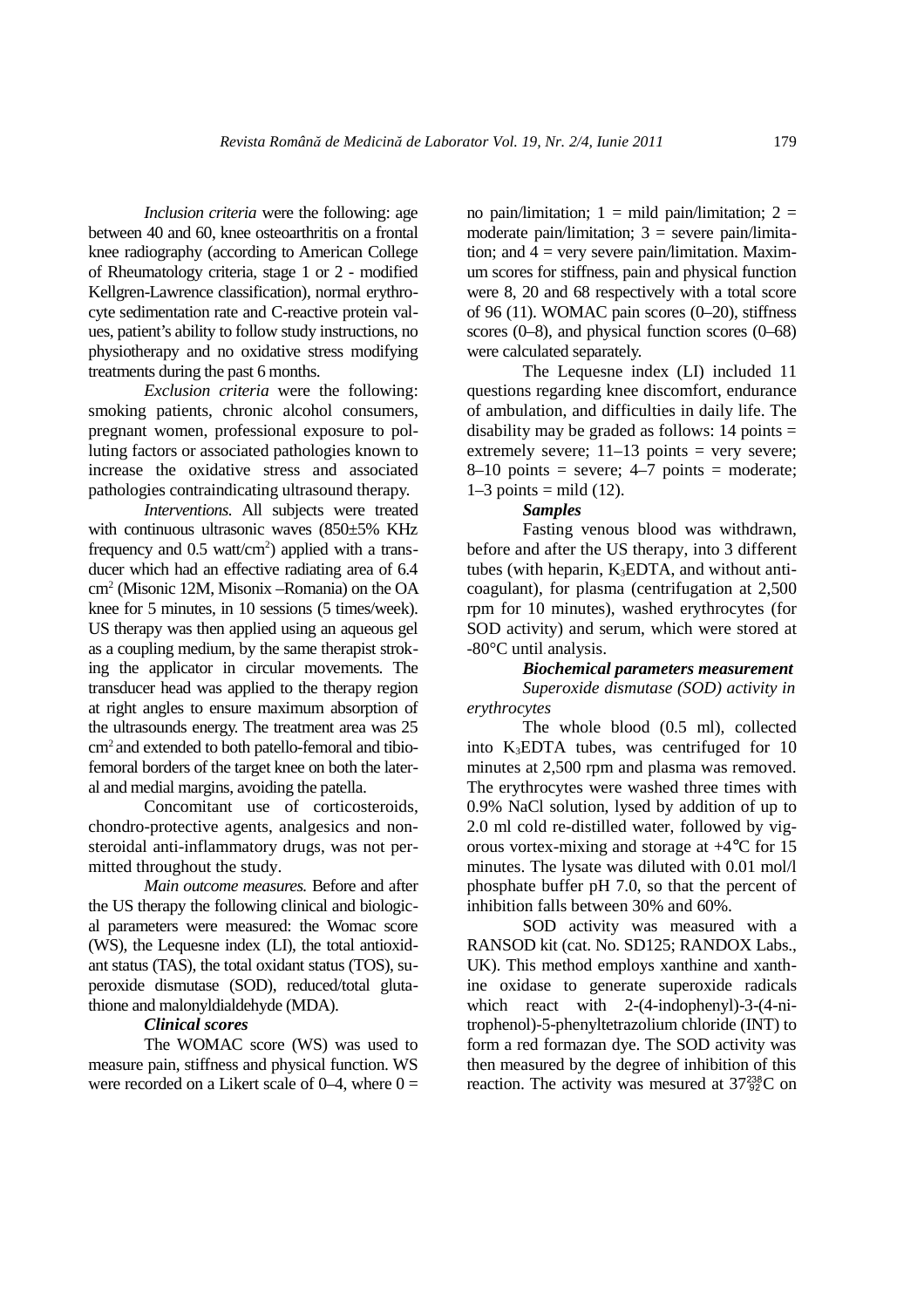a Cobas Mira Plus (Roche), and the optical density was monitored at 505 nm. The unit of activity is defined as the amount of enzyme that inhibits the rate of the formazan dye formation by 50%. The activity of SOD was expressed in U/gHb.

*Hemoglobin concentration (in whole*   $blood - K<sub>3</sub>EDTA)$ 

Hemoglobin concentration was determined as cyanmethemoglobin by using Drabkin's method (13).

*Reduced and total glutathione (in heparinized whole blood)*

Reduced glutathione (GTr) and total (GTt) from whole blood were evaluated by using isocratic RP-HPLC with precolumn derivatisation and fluorimetric detection (excitation at 385 nm and emission at 515 nm). Sample preparation (the reduction step to convert oxidized glutathione into reduced glutathione, followed by protein precipitation and subsequent precolumn derivatisation) and chromatographic separation were performed according to the recommendations of use provided with the Chromsystems kit (Chromsystems Instruments and Chemical GmbH, Germany). The results were expressed in µmol glutathione/L.

*Malonyldialdehyde (MDA) (in plasma – K3EDTA)*

Plasma MDA was estimated by using isocratic RP-HPLC system with fluorescence detector (excitation at 515 nm and emission at 553 nm) and Chromsystems kit (Chromsystems Instruments Chemicals GmbH, Germany). Sample preparation (protein precipitation followed by derivatisation) was made following the kit instructions. Results were expressed in µM MDA/L.

*Total antioxidant status (TAS) in serum*

TAS was measured according to the recommendations of use provided with the RelAssay Diagnostics kit (Turkey). The antioxidants in the sample reduce the dark blue-green colored ABTS radical to colorless reduced ABTS. The change of absorbance at 660 nm is related to the total antioxidant level in the sample. The assay is calibrated with a stable antioxidant standard solution, traditionally known

as Trolox Equivalent (a vitamin E analogue). Results were expressed in µM Trolox/L.

### *Total oxidant status (TOS) in serum*

TOS was evaluated by using RelAssay kit (RelAssay Diagnostics, Turkey). Oxidants (peroxides) present in the sample oxidize the ferrous ion–chelator complex to ferric ion. The oxidation reaction is prolonged by enhancer molecules, which are abundantly present in the reaction medium. The ferric ion produces a colored complex with chromogen in an acidic medium. The color intensity, which can be measured spectrophotometrically ( $\lambda = 530$  nm), is related to the total amount of oxidant molecules present in the sample. The assay was calibrated with hydrogen peroxide and the results were expressed in  $\mu$ M H<sub>2</sub>O<sub>2</sub>/L.

*Oxidative stress index (OSI)*

OSI, an indicator of oxidative stress level, was calculated using the formula:

 $OSI = TOS$  ( $\mu M H_2O_2/L$ ) x 100 / TAS  $(\mu M$  Trolox/L)  $(14)$ 

*Statistical analysis* 

For the statistical analysis, the SPSS software version 14 was used. The paired t-test was used to compare results obtained before and after the treatment. P values  $< 0.05$  were considered statistically significant.

### **Results**

The mean  $\pm$  SD values of Womac score (WS) and the Lequesne index (LI), before and after the US therapy are reported in *Table 1*.

The WS values showed a statistically significant improvement ( $P < 0.05$ ), both for pain and joint function and stiffness.

The LI showed a statistically significant decrease ( $P < 0.05$ ) after the US therapy, which indicates an improvement of joint function and decrease of joint discomfort.

The mean  $\pm$  SD values of TAS, TOS, OSI, SOD, GTr, GTr/GTt and MDA, before and after US therapy are presented in *Table 2*. There was a statistically significant increase of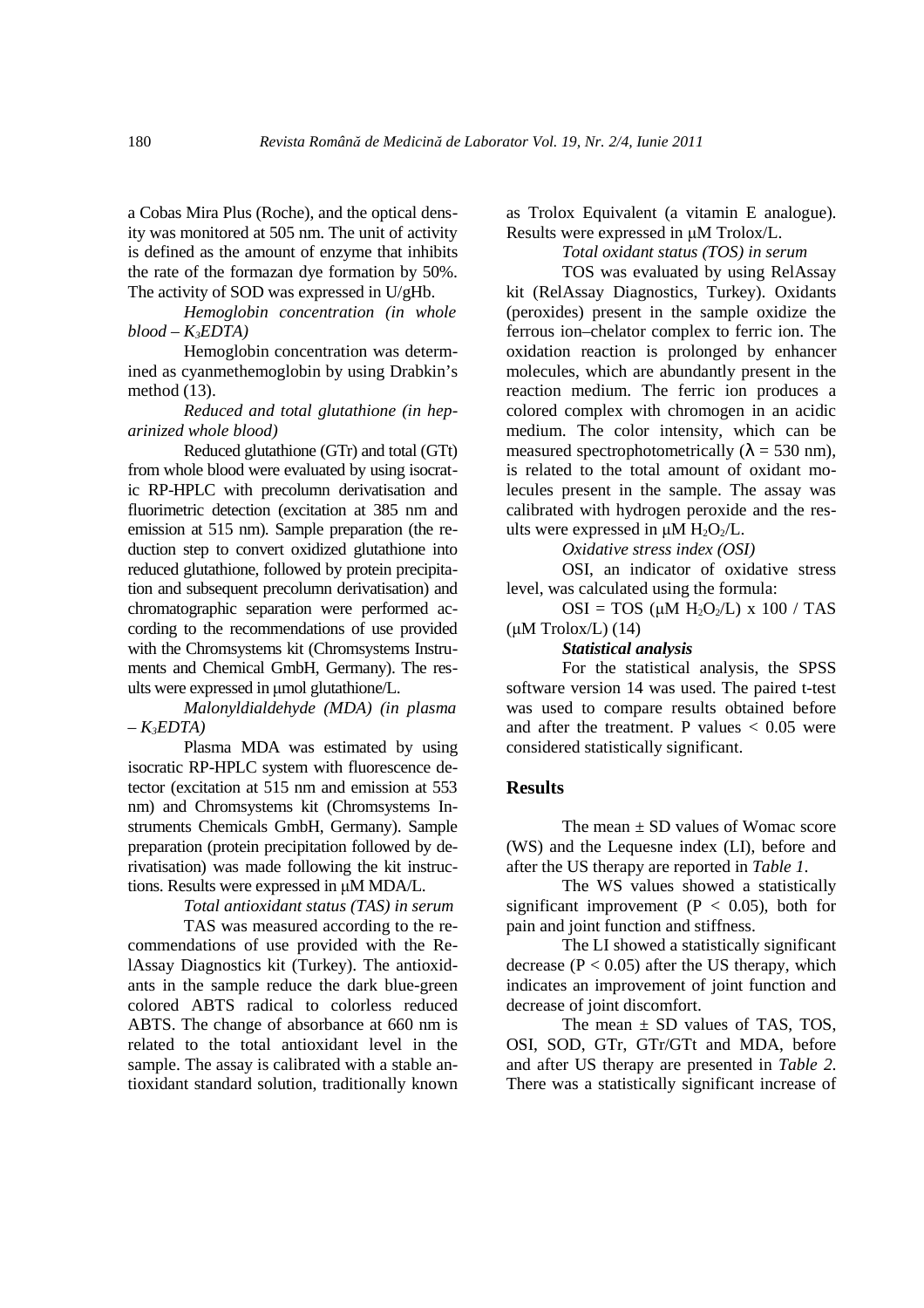**Table 1. The mean ± SD values of Womac score (WS) and the Lequesne index (LI), before and after the US therapy**

| <b>Parameters</b>   | <b>Before US therapy</b> | <b>After US therapy</b> | <b>P</b> values |
|---------------------|--------------------------|-------------------------|-----------------|
| WS                  | $56.2 \pm 17.14$         | $39.08 \pm 15.50$       | < 0.05          |
| WS-pain             | $11.67 \pm 3.62$         | $7.75 \pm 3.54$         | < 0.05          |
| <b>WS-stiffness</b> | $4.92 \pm 1.73$          | $3.17 \pm 1.46$         | < 0.05          |
| <b>WS-function</b>  | $40.33 \pm 12.33$        | $28.17 \pm 11.20$       | < 0.05          |
| LI                  | $7.87 + 2.42$            | $5.41 + 2.72$           | < 0.05          |

**Table 2. The mean ± SD values of TAS, TOS, OSI, SOD, GTr, GTr/GTt and MDA, before and after US therapy**

| <b>Parameters</b>              | <b>Before US therapy</b> | After US therapy       | <b>P</b> values |
|--------------------------------|--------------------------|------------------------|-----------------|
| TAS $(\mu M \text{ Trolox/L})$ | $1589.42 \pm 216.07$     | $1824.50 \pm 262.20$   | 0.003           |
| $TOS$ (µM $H_2O_2/L$ )         | $8.894 \pm 5.891$        | $10.032 + 5.691$       | 0.257           |
| OSI                            | $553.407 \pm 314.377$    | $554.231 \pm 289.237$  | 0.988           |
| $SOD$ (U/g Hb)                 | $1031.541 + 88.585$      | $1026.375 \pm 111.99$  | 0.900           |
| $GTr (\mu M/L)$                | $1025.517 \pm 218.111$   | $1011.955 \pm 190.601$ | 0.624           |
| GTr/GTt                        | $0.834 \pm 0.052$        | $0.856 \pm 0.039$      | 0.165           |
| $MDA$ ( $\mu M/L$ )            | $0.255 \pm 0.040$        | $0.250 \pm 0.038$      | 0.784           |

TAS value (1824.50  $\pm$  262.20 vs. 1589.42  $\pm$ 216.07  $\mu$ M Trolox/L; P = 0.003), but only a slight increase (without statistical signification) for TOS after the US therapy. The levels of other biochemical parameters were not changed.

## **Disscusion**

Osteoarthritis (OA), the most common disabling condition in the Western world, is a disease affecting the articular system as a whole: the joints, including the cartilage, the subchondral bone, the synovial capsule and membrane and the periarticular (connective and muscular) tissues. The metabolic and structural changes in the articular cartilage are thought to play a leading role in the initiation and the progression of the disease process. Adult articular cartilage is an avascular and thus hypoxic tissue. The implications of this hypoxic environment are hardly understood at molecular level. Additionally, the role of changes in oxy-

gen levels during the process of cartilage degeneration seems to be of great interest because oxygen can be processed into the so-called reactive oxygen species (ROS) that are involved, both, in intracellular signaling and, thus, cell physiology, but also in cellular destruction. When ROS production exceeds the antioxidant capacity of the cell, an "oxidative stress" occurs that contributes to structural and functional cartilage damage (15).

US therapy is one of the several physical therapies suggested for the management of pain and loss of function in OA. Despite its widespread use, the efficiency of therapeutic US in knee OA has only been subjected to limited studies and the results of these studies are somewhat conflicting.

The systematic review (up to February 2009) with meta-analysis without language limits of Loyola-Sánchez et al. concluded that US could be efficient for decreasing pain and improving physical function in patients with knee OA (16).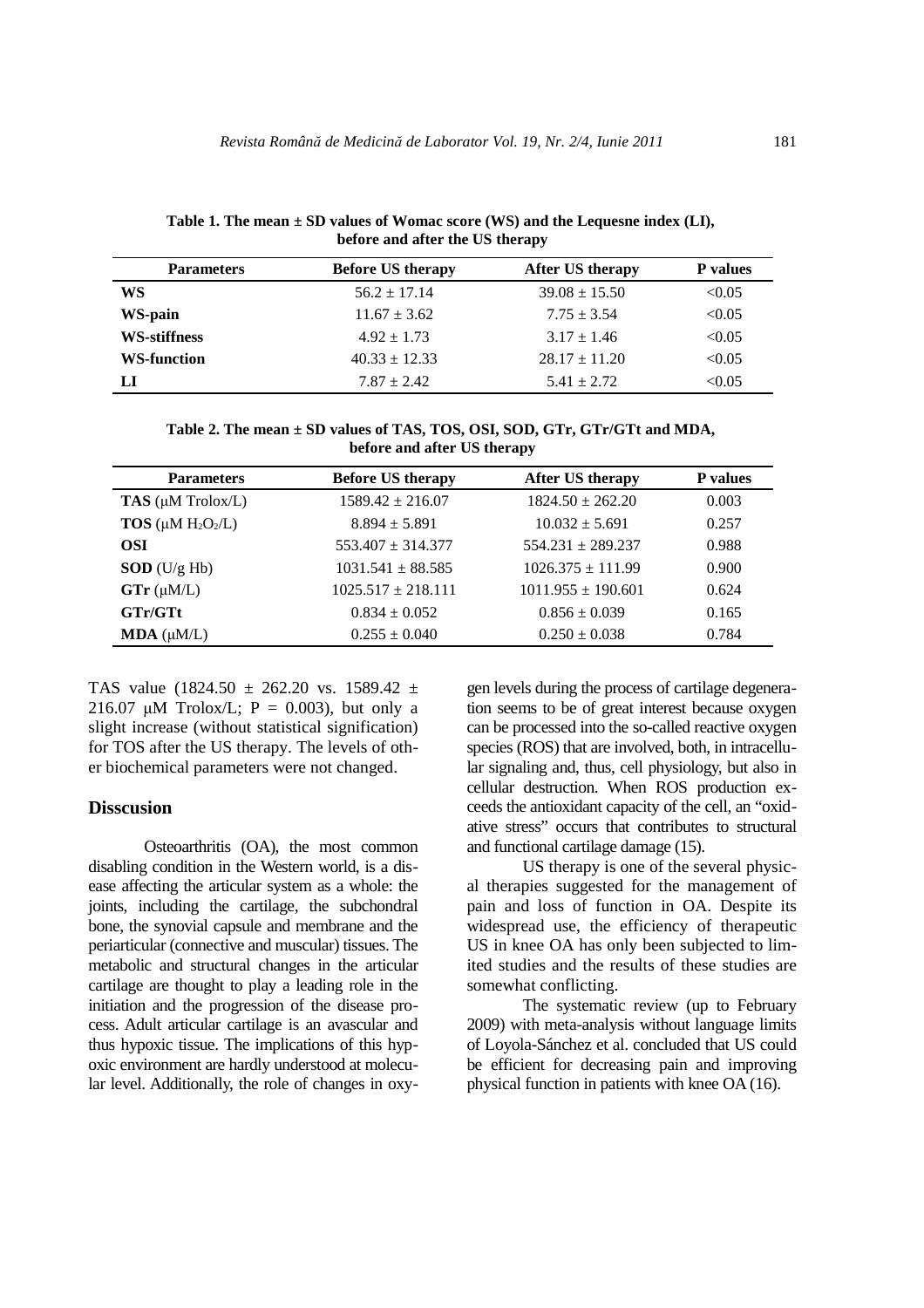A recent study of Tascioglu et al. concluded that only the patients treated with pulsed US demonstrated significant improvements compared to the patients in the placebo group. No superiority was observed for continuous US over placebo (17).

Our pilot study, for the first time in Romania, investigates not only the therapeutic effect of US but also the antioxidant/oxidant status before and after US therapy.

The Womac score showed a statistically significant improvement ( $P < 0.05$ ), both for pain and joint function and stiffness. These results are consistent with the results of a controlled randomized double-blind placebo study pulished by Ozgönenel et al., who also uses continuous US, at 1 MHz frequency or 1 watt/cm<sup>2</sup> power (18).

The Lequesne index showed a statistically significant decrease ( $P < 0.05$ ) after the US therapy, which indicates an improvement of joint function and a decrease the articular discomfort.

The improvement of the Lequesne index and pain relief after continuous US were also reported by Huang (19) and Eyigör (20), but, because they used US treatment in association with isokinetic exercises, it is difficult to say whether the US or the isokinetic exercise were responsible for these effects.

As far as we know, this is the first study to prove the efficiency of the US therapy, as an exclusive treatment, in the improvement of the Lequesne index.

According to other studies (2, 21) these results prove the beneficial effects of the US therapy.

The TAS showed a statistically significant increase ( $P = 0.003$ ) after the US therapy. This increase could be a compensatory response to increased oxidative stress. This hypothesis is sustained by the small increase of TOS ( $P = 0.257$ ). It was observed a slightly increase of the GTr/GTt ratio ( $P =$ 0.165), without a significant alteration of the GTr value. On the other hand, the TAS improvement was not correlated with SOD, glutathione and MDA evolution. Against all odds, SOD activity and reduced glutathione showed a tendency to decrease, but without statistical significance.

The reason for these small differences could be the relatively small sample size, the influence of diet (22) and lifestyle (23) over the ROS levels, and the low levels of ROS generated after US.

#### **Conclusion**

This pilot study evaluates for the first time the oxidative/antioxidative balance showing an increase of total serum antioxidant capacity after US therapy.

In the light of our findings, it is possible to conclude that US therapy influences oxidative stress status. However, the nature of this link, and whether it is direct or indirect, remains to be explored. The limitation of our study is the relatively small sample size that could limit our ability to generalize the results to US therapy in general.

**Acknowledgments.** This work was supported by CNCSIS-UEFISCSU, project number PNII-IDEI code 2623/2008. The authors would like to thank all the participating members in the study.

#### **References**

1. Mathy-Hartert M, Hogge L, Sanchez C, Deby-Dupont G, Crielaard JM, Henrotin Y. Interleukin-1beta and interleukin-6 disturb the antioxidant enzyme system in bovine chondrocytes: a possible explanation for oxidative stress generation. Osteoarthritis Cartilage. 2008; 16(7):756-763.

2. Srbely JZ.Ultrasound in the management of osteoarthritis: part I: a review of the current literature. JCCA J Can Chiropr Assoc. 2008; 52(1):30-37.

3. Naito K, Watari T, Muta T, Furuhata A, Iwase H, Igarashi M, et al. Low-intensity pulsed ultrasound (LIPUS) increases the articular cartilage type II collagen in a rat osteoarthritis model.J Orthop Res. 2010; 28(3):361-369.

4. Park K, Hoffmeister B, Han DK, Hasty K. Therapeutic ultrasound effects on interleukin-1beta stimulated cartilage construct in vitro. Ultrasound Med Biol. 2007; 33(2):286-295.

5. Park SR, Park SH, Jang KW, Cho HS, Cui JH, An HJ, et al. The effect of sonication on simulated osteoarthritis. Part II: alleviation of osteoarthritis pathogenesis by 1 MHz ultrasound with simultaneous hyaluronate injection. Ultrasound Med Biol. 2005; 31(11):1559-1566.